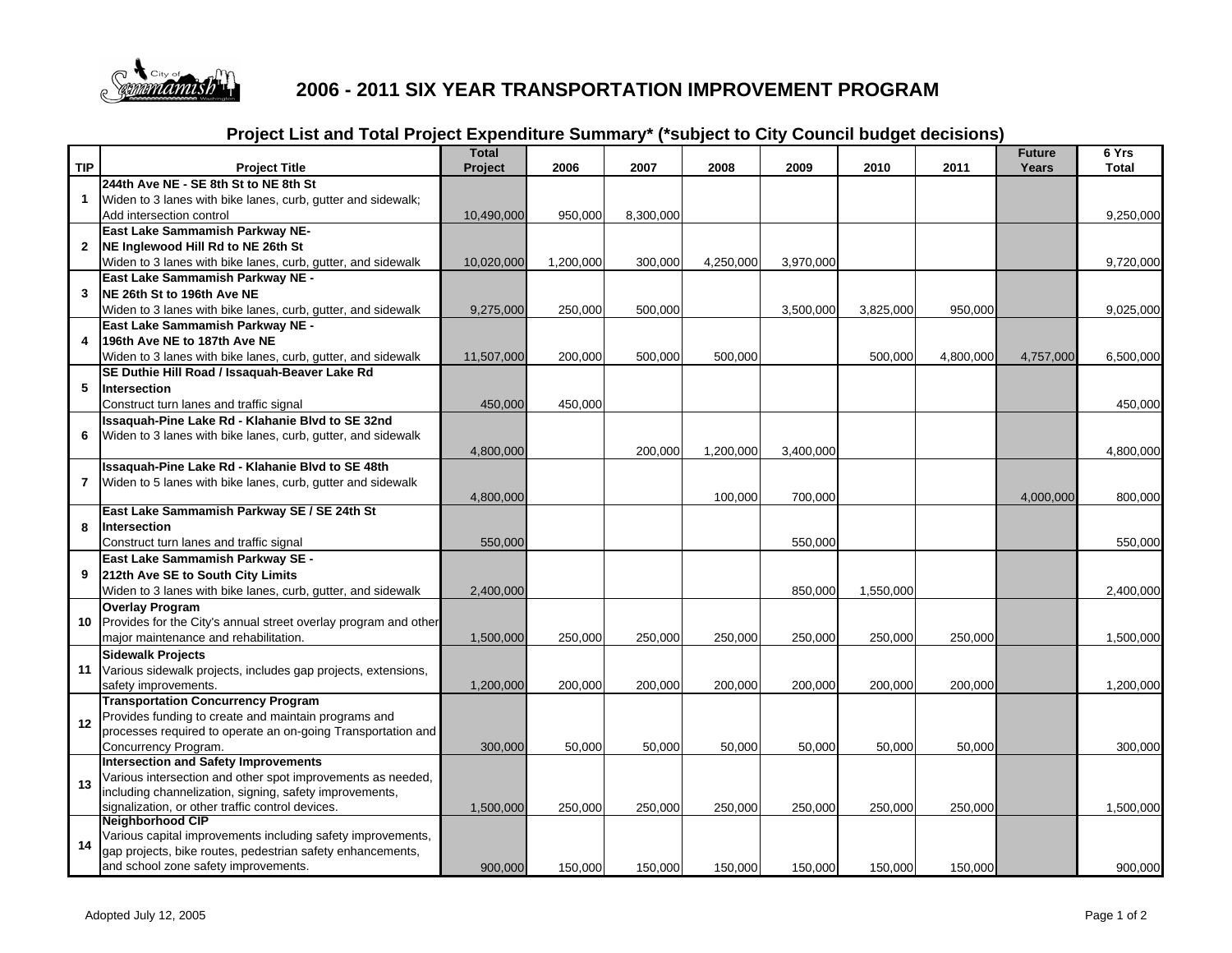|                                          |                                                                   | <b>Total</b> |           |              |            |              |              |            | <b>Future</b> | 6 Yrs        |
|------------------------------------------|-------------------------------------------------------------------|--------------|-----------|--------------|------------|--------------|--------------|------------|---------------|--------------|
| <b>TIP</b>                               | <b>Project Title</b>                                              | Project      | 2006      | 2007         | 2008       | 2009         | 2010         | 2011       | Years         | <b>Total</b> |
|                                          | <b>GMA Capital Facilities Program</b>                             |              |           |              |            |              |              |            |               |              |
|                                          | Development and annual updating of a Capital Facilities           |              |           |              |            |              |              |            |               |              |
| 15                                       | Program which include planning, data collection, analysis, cost   |              |           |              |            |              |              |            |               |              |
|                                          | estimating, funding analysis and capital programming for          |              |           |              |            |              |              |            |               |              |
|                                          | streets, transit and HOV facilities.                              | 90,000       | 15,000    | 15,000       | 15,000     | 15,000       | 15,000       | 15,000     |               | 90,000       |
|                                          | <b>Project Development &amp; Predesign</b>                        |              |           |              |            |              |              |            |               |              |
|                                          | Pre-design engineering, analysis and data collection to support   |              |           |              |            |              |              |            |               |              |
| 16                                       | the development of new projects and grant applications. Also      |              |           |              |            |              |              |            |               |              |
|                                          | provides for review of other agency projects to assure they       |              |           |              |            |              |              |            |               |              |
|                                          | benefit the city.                                                 | 90,000       | 15,000    | 15,000       | 15,000     | 15,000       | 15,000       | 15,000     |               | 90,000       |
|                                          | <b>Transit Program</b>                                            |              |           |              |            |              |              |            |               |              |
|                                          | Provides funding for capital project matching funds and for       |              |           |              |            |              |              |            |               |              |
| 17                                       | consultant assistance, and/or provide salary toward city staff to |              |           |              |            |              |              |            |               |              |
|                                          | work with King County Metro transit, Sound Transit and other      |              |           |              |            |              |              |            |               |              |
|                                          | iurisdictions to secure transit services and facilities.          | 240,000      | 40,000    | 40,000       | 40,000     | 40,000       | 40,000       | 40,000     |               | 240,000      |
| 6-Yr Total Project Expenditures          |                                                                   | 49,315,000   | 4,020,000 | 10,770,000   | 7,020,000  | 13,940,000   | 6,845,000    | 6,720,000  | 8,757,000     | 49,315,000   |
|                                          |                                                                   |              |           |              |            |              |              |            |               |              |
|                                          | <b>Total Expenditures</b>                                         | 151,005,000  | 4,020,000 | 10,770,000   | 7,020,000  | 13,940,000   | 6,845,000    | 6,720,000  |               | 49,315,000   |
|                                          | Operating Contribution (100%)                                     |              | 1,250,000 | 4,250,000    | 4,250,000  | 4,250,000    | 4,250,000    | 4,250,000  |               | 22,500,000   |
|                                          | <b>Transportation Fund Revenue</b>                                |              | 6,420,000 | 1,930,000    | 2,000,000  | 2,070,000    | 2,150,000    | 2,230,000  |               | 16,800,000   |
|                                          | Road Impact Fees                                                  |              | 1,000,000 | 650,000      | 650,000    | 650,000      | 650,000      | 650,000    |               | 4,250,000    |
|                                          | Anticipated grants                                                |              | 1,000,000 | 1,000,000    | 1,000,000  | 1,000,000    | 1,000,000    | 1,000,000  |               | 6,000,000    |
|                                          |                                                                   | <b>TOTAL</b> | 9,670,000 | 7,830,000    | 7,900,000  | 7,970,000    | 8,050,000    | 8,130,000  |               | 49,550,000   |
|                                          |                                                                   |              |           |              |            |              |              |            |               |              |
| <b>Accumulative Project Expenditures</b> |                                                                   |              | 4,020,000 | 14,790,000   | 21,810,000 | 35,750,000   | 42,595,000   | 49,315,000 |               |              |
|                                          | Annual Cash Flow Surplus or Deficit                               |              | 5,650,000 | $-2,940,000$ | 880,000    | $-5,970,000$ | 1,205,000    | 1,410,000  |               | 235,000      |
|                                          | Accumulative Cash Flow Surplus or Deficit                         |              | 5,650,000 | 2,710,000    | 3,590,000  | $-2,380,000$ | $-1,175,000$ | 235,000    |               |              |

**NOTE**: Roadway configurations described above are preliminary and are subject to change